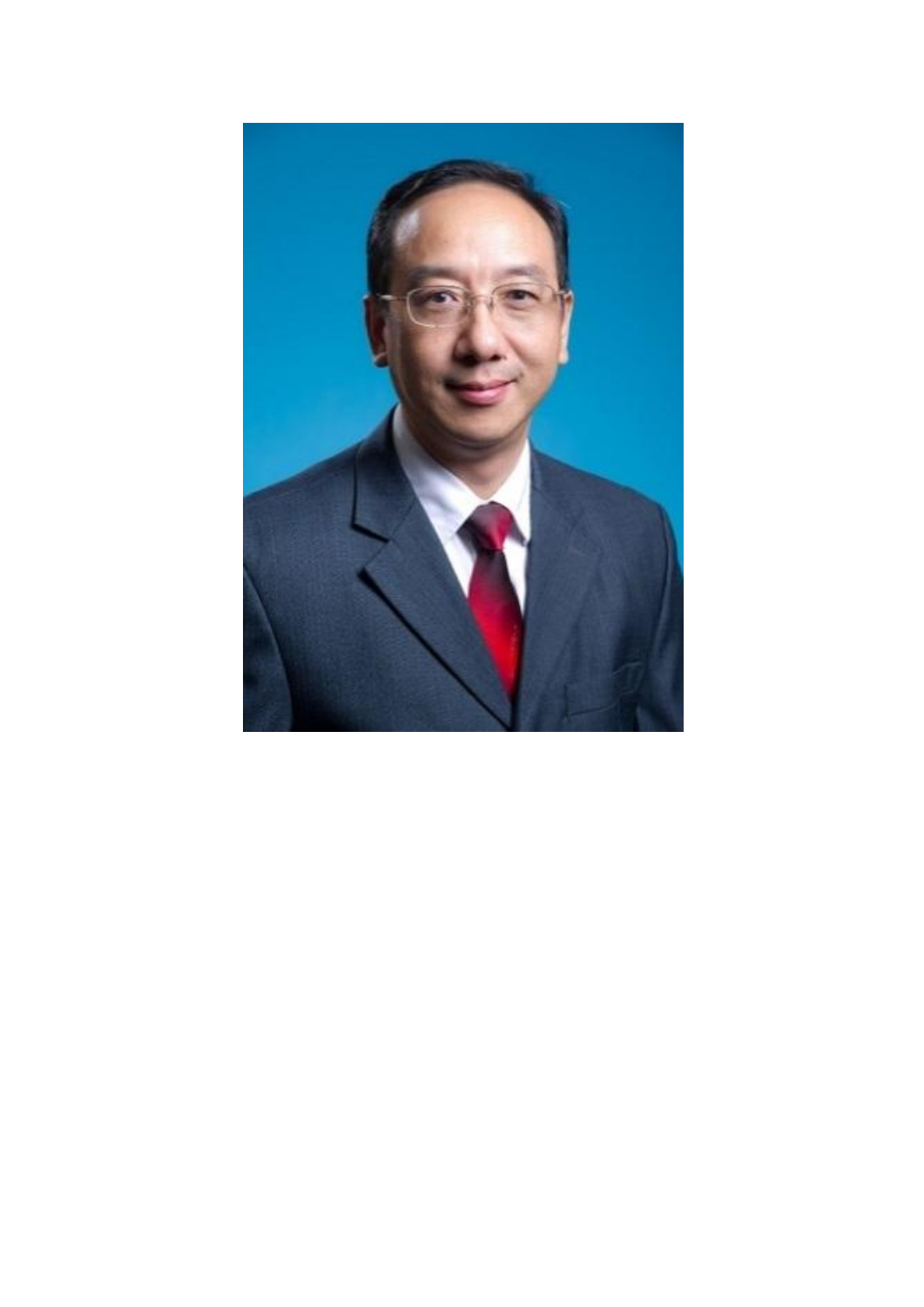## **CURRICULUM VITAE of Dr. YANG ZHIJUN[\(yzhijun@hkbu.edu.hk\)](mailto:yzhijun@hkbu.edu.hk)**

### **Name: Yang Zhijun**

#### **Academic qualifications:** 1981-1986 B. Sc. Shenyang Pharmaceutical University, China 1993-1997 Ph.D. Chiba University, Japan

### **Previous academic positions held:**

| 1986.7-1990.8                     | Assistant Professor        | School of Traditional Chinese Pharmacy,                        |
|-----------------------------------|----------------------------|----------------------------------------------------------------|
|                                   |                            | ChinaPharmaceuticalUniversity, Nanjing, China                  |
| 1990.8-1992.5                     | Visiting Scholar           | Gifu Pharmaceutical University, Gifu, Japan                    |
| 1992.5-1993.10                    | Lecture                    | China<br>Traditional<br>Chinese<br>School<br>οf<br>Pharmacy,   |
|                                   |                            | Pharmaceutical University, Nanjing, China                      |
| 1993.10-1994.3                    | Visiting Scholar           | Graduate School of Pharmaceutical Sciences & Faculty           |
|                                   |                            | Sciences,<br>Pharmaceutical<br>Chiba<br>University.<br>οf      |
|                                   |                            | Chiba, Japan                                                   |
| 1997.4-2000.5                     | Scientist                  | Taiyo Pharmaceutical Industry Co. Ltd., Nagoya, Japan          |
| 2000.8-2001.7                     | Research Associate         | University of British Columbia, Vancouver, Canada              |
| 2001.7-2003.6                     | Scientist                  | Northern Lipids Inc., Vancouver, Canada                        |
| <b>Present academic position:</b> |                            |                                                                |
| 2003.6-                           | <b>Assistant Professor</b> | Institute for Advancing Translational Medicine in Bone & Joint |

Diseases, Hong Kong Baptist University& Teaching Division, School of Chinese Medicine, Hong Kong Baptist University

# **Previous relevant research work:**

Research areaPharmaceutics

#### **Recent Papers**

- 1. **Yang Zhijun**\*, Aiping Lu, Blenda Chi Kwan Wong, Xiaoyu Chen, ZhaoxiangBian, Zhongzhen Zhao, Wenhua Huang, Ge Zhang, Hubiao Chen, Min Xu. Effect of liposomes on the absorption of water-soluble active pharmaceutical ingredients via oral administration. *Current Pharmaceutical Design*. (in printing). IF: 3.870, 8.8% in Pharmacology & Pharmacy.
- 2. Xiaoyu Chen, Wenhua Huang, Blenda Chi Kwan Wong, Linlin Yin, Yuen Fan Wong, Min Xu, **Yang Zhijun**\*. Liposomes prolong the therapeutic effect of anti-asthmatic medication via pulmonary delivery. *International Journal of Nanomedicine*. 2012; 7:1139-1148. IF: 4.424, 7.14% in Pharmacology & Pharmacy
- 3. Zhu GY, Wong BC, Lu A, Bian ZX, Zhang G, Chen HB, Wong YF, Fong WF\*, **Yang Zhijun**\*. Alkylphenols from the Roots of Ardisiabrevicaulis Induce G1 Arrest and Apoptosis through Endoplasmic Reticulum Stress Pathway in Human Non-small-cell Lung Cancer Cells. *Chem Pharm Bull.* 2012; 60(8):1029-36. IF: 1.507, 40.8% in Chemistry, Multidisciplinary
- 4. Zhang M, Luo JL, Leung FP, Huang Y, Bian, ZX\*, **Yang Zhijun**, Lu AP, Tang XD, Xu HX, Sung JJY. Inhibitory effect of magnolol on colonic motility is mediated through down-regulation of voltage-sensitive L-type Ca2+ channels of colonic smooth muscle cells in rats. *Journal of natural products*. (in printing). IF: 3.128, 14.9% in Plant Sciences.
- 5. Xiaogang Wang, BaoshengGuo, Qi Li, Jiang Peng, **Yang Zhijun**, Aiyuan Wang, Dong Li, ZhiboHou, KeLv, GuanghanKan, Heng Wu, Jinping Song, Xiaohua Pan, Qiao Sun, Shukuan Ling, Yuheng Li, Mu Zhu, Pengfei Zhang, SonglinPeng, XiaoqingXie, An Hong, Ling Qin, Leungkim Hung, Yinghui Li, ZhaoxiangBian, YanqiangBai, Aiping Lu, Shanguang Chen, Fuchu He, Ge Zhang\*, Yingxian Li\*. miR-214 targets ATF4 to inhibit bone formation. *NatureMedicine*. (2013)19(1):93-100. IF: 27.887, 0.94% in Medicine, Research & Experimental
- 6. Min Xu\*, Xiao Ying Tian, Kelvin Sze-Yin Leung, Kam Cheong Lee, Tak Chong Chow, Bin Deng, Chi Ming Yiu,